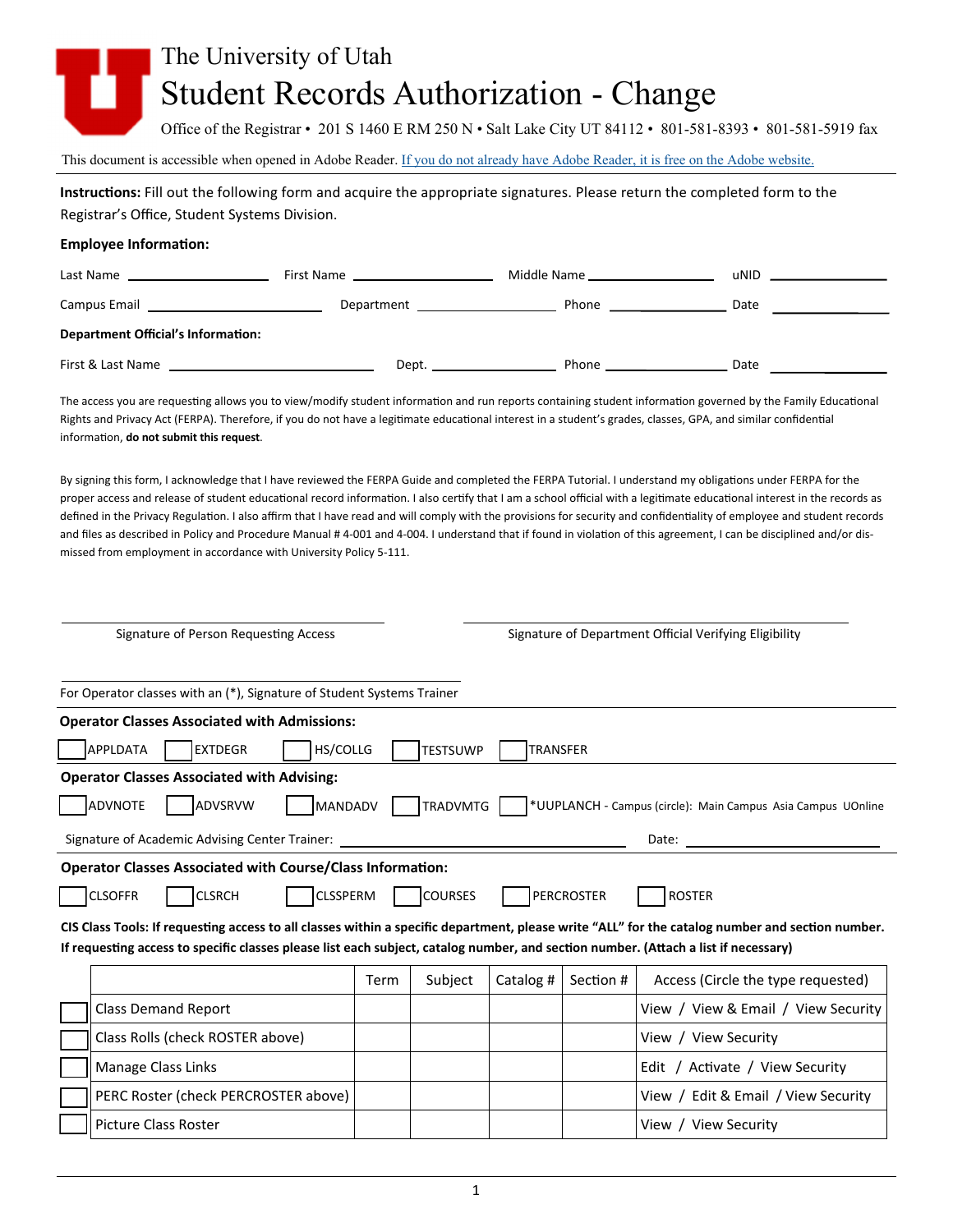**Employee Information:** 

| Last Name <u>and the set of the set of the set of the set of the set of the set of the set of the set of the set of the set of the set of the set of the set of the set of the set of the set of the set of the set of the set o</u> | First Name                                                                         | Middle Name ____________________                                                                                                              |                | uNID and the contract of the contract of the contract of the contract of the contract of the contract of the contract of the contract of the contract of the contract of the contract of the contract of the contract of the c |  |
|--------------------------------------------------------------------------------------------------------------------------------------------------------------------------------------------------------------------------------------|------------------------------------------------------------------------------------|-----------------------------------------------------------------------------------------------------------------------------------------------|----------------|--------------------------------------------------------------------------------------------------------------------------------------------------------------------------------------------------------------------------------|--|
| <b>Operator Classes Associated with Financial Aid:</b>                                                                                                                                                                               |                                                                                    |                                                                                                                                               |                |                                                                                                                                                                                                                                |  |
| <b>FACOUNSL</b><br><b>FACDI</b>                                                                                                                                                                                                      | <b>FAVWONLY</b>                                                                    | FARCCNS<br>FASYSTEM                                                                                                                           | Other:         |                                                                                                                                                                                                                                |  |
| Signature of Financial Aid Data Manager: _____                                                                                                                                                                                       |                                                                                    |                                                                                                                                               | Date:          |                                                                                                                                                                                                                                |  |
| <b>Operator Classes Associated with Income Accounting:</b>                                                                                                                                                                           |                                                                                    |                                                                                                                                               |                |                                                                                                                                                                                                                                |  |
| STDFINVW<br>STDFIN3                                                                                                                                                                                                                  | STDFIN4                                                                            | STDFIN6<br>STDFIN7                                                                                                                            | Other:         |                                                                                                                                                                                                                                |  |
| Signature of Income Accounting Data Manager: _<br>Date:                                                                                                                                                                              |                                                                                    |                                                                                                                                               |                |                                                                                                                                                                                                                                |  |
| <b>Operator Classes Associated with Student Information:</b>                                                                                                                                                                         |                                                                                    |                                                                                                                                               |                |                                                                                                                                                                                                                                |  |
| <b>BIODEMO</b><br><b>DARSVIEW</b>                                                                                                                                                                                                    | <b>RESIDNCY</b>                                                                    | *SRVCIND<br><b>STGRPS</b>                                                                                                                     | *STGRPUPD      | *TRNSCRVW                                                                                                                                                                                                                      |  |
| *UUENRLDP<br><b>UUDEGR</b>                                                                                                                                                                                                           | <b>UUENROLL</b>                                                                    | <b>UUGRADES</b><br>UUPLAN                                                                                                                     | <b>UUSTATS</b> | <b>VSRVCIND</b>                                                                                                                                                                                                                |  |
| to view on the next page.                                                                                                                                                                                                            |                                                                                    | CIS Academic Reports: If requesting access to reports 1-4 and 8-9 or 12-14 and 16 or 20-23 and 26, please indicate the academic majors/minors |                |                                                                                                                                                                                                                                |  |
| Main Campus<br>Campus:                                                                                                                                                                                                               |                                                                                    |                                                                                                                                               |                |                                                                                                                                                                                                                                |  |
| #1 Enrollment major list with summary info                                                                                                                                                                                           |                                                                                    | #6 Student Schedules                                                                                                                          |                |                                                                                                                                                                                                                                |  |
| #2 Enrollment major list with schedules                                                                                                                                                                                              |                                                                                    |                                                                                                                                               |                |                                                                                                                                                                                                                                |  |
|                                                                                                                                                                                                                                      |                                                                                    | #8 Graduation Candidates                                                                                                                      |                |                                                                                                                                                                                                                                |  |
| #3 Declared major list, whether enrolled or not                                                                                                                                                                                      |                                                                                    | #9 Graduation Clearance                                                                                                                       |                |                                                                                                                                                                                                                                |  |
| #4 Undergraduate GPA Rankings<br>#10 Campus Location Nbrs.                                                                                                                                                                           |                                                                                    |                                                                                                                                               |                |                                                                                                                                                                                                                                |  |
| #5 Student Grades/Academic Summary                                                                                                                                                                                                   |                                                                                    |                                                                                                                                               |                |                                                                                                                                                                                                                                |  |
| Asia Campus<br>Campus:                                                                                                                                                                                                               |                                                                                    |                                                                                                                                               |                |                                                                                                                                                                                                                                |  |
|                                                                                                                                                                                                                                      | #12 Enrollment major list with summary info<br>#17 Student Grades/Academic Summary |                                                                                                                                               |                |                                                                                                                                                                                                                                |  |
| #13 Enrollment major list with schedules                                                                                                                                                                                             |                                                                                    | #18 Student Schedules                                                                                                                         |                |                                                                                                                                                                                                                                |  |
| #19 Graduation Candidates<br>#14 Declared major list, whether enrolled or not                                                                                                                                                        |                                                                                    |                                                                                                                                               |                |                                                                                                                                                                                                                                |  |
| #16 Undergraduate GPA Rankings                                                                                                                                                                                                       |                                                                                    |                                                                                                                                               |                |                                                                                                                                                                                                                                |  |
| UOnline<br>Campus:                                                                                                                                                                                                                   |                                                                                    |                                                                                                                                               |                |                                                                                                                                                                                                                                |  |
| #20 Enrollment major list with summary info<br>#24 Student Grades/Academic Summary                                                                                                                                                   |                                                                                    |                                                                                                                                               |                |                                                                                                                                                                                                                                |  |
| #25 Student Schedules<br>#21 Enrollment major list with schedules                                                                                                                                                                    |                                                                                    |                                                                                                                                               |                |                                                                                                                                                                                                                                |  |
| #26 Graduation Candidates<br>#22 Declared major list, whether enrolled or not                                                                                                                                                        |                                                                                    |                                                                                                                                               |                |                                                                                                                                                                                                                                |  |
| #23 Undergraduate GPA Rankings                                                                                                                                                                                                       |                                                                                    |                                                                                                                                               |                |                                                                                                                                                                                                                                |  |
| <b>CIS MARS Records:</b>                                                                                                                                                                                                             |                                                                                    |                                                                                                                                               |                |                                                                                                                                                                                                                                |  |
| View MARS Reports (View Transcripts, View Transfer Summaries, and View Work Sheets)                                                                                                                                                  |                                                                                    |                                                                                                                                               |                |                                                                                                                                                                                                                                |  |
| Other:                                                                                                                                                                                                                               |                                                                                    |                                                                                                                                               |                |                                                                                                                                                                                                                                |  |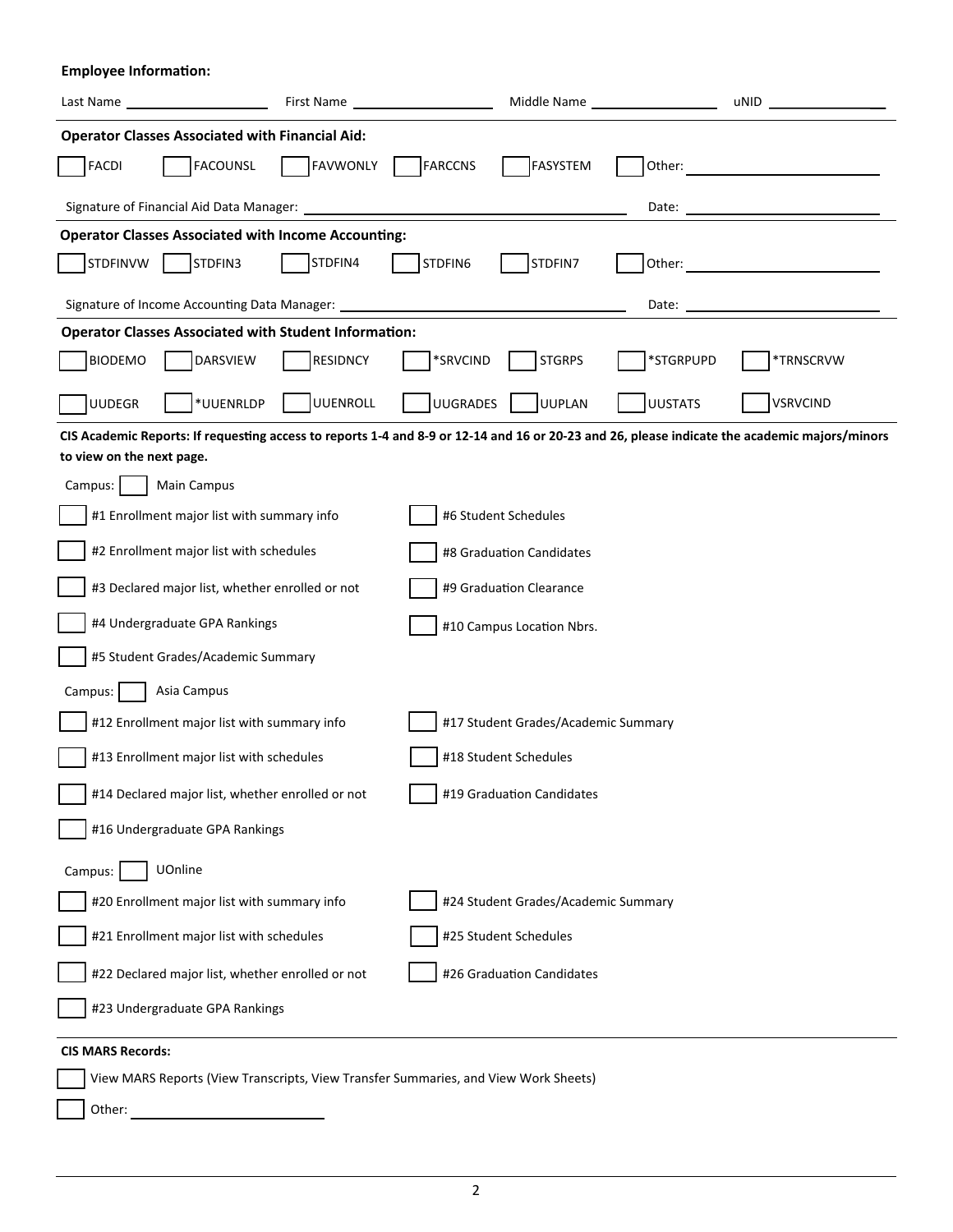**Employee Information:** 

| <b>Additional Operator Classes:</b>                                                                                                                                                                                           |                                                                                     |                                                                                                                                                                                                                                                        |                      |
|-------------------------------------------------------------------------------------------------------------------------------------------------------------------------------------------------------------------------------|-------------------------------------------------------------------------------------|--------------------------------------------------------------------------------------------------------------------------------------------------------------------------------------------------------------------------------------------------------|----------------------|
|                                                                                                                                                                                                                               |                                                                                     |                                                                                                                                                                                                                                                        |                      |
|                                                                                                                                                                                                                               |                                                                                     |                                                                                                                                                                                                                                                        |                      |
|                                                                                                                                                                                                                               |                                                                                     |                                                                                                                                                                                                                                                        |                      |
| <b>Delete Operator Classes:</b>                                                                                                                                                                                               |                                                                                     |                                                                                                                                                                                                                                                        |                      |
|                                                                                                                                                                                                                               |                                                                                     |                                                                                                                                                                                                                                                        |                      |
|                                                                                                                                                                                                                               |                                                                                     |                                                                                                                                                                                                                                                        |                      |
|                                                                                                                                                                                                                               |                                                                                     |                                                                                                                                                                                                                                                        |                      |
|                                                                                                                                                                                                                               | Academic Career: Check the type(s) of student records you are authorized to access. |                                                                                                                                                                                                                                                        |                      |
| Undergraduate<br>Graduate                                                                                                                                                                                                     | Medicine<br>  Law                                                                   | Dentistry  <br>Non-Credit                                                                                                                                                                                                                              |                      |
|                                                                                                                                                                                                                               |                                                                                     | Academic College: Specify the college codes of student records you are authorized to access. Click here for a reference list of all                                                                                                                    |                      |
| college codes.                                                                                                                                                                                                                |                                                                                     |                                                                                                                                                                                                                                                        |                      |
|                                                                                                                                                                                                                               |                                                                                     |                                                                                                                                                                                                                                                        |                      |
|                                                                                                                                                                                                                               |                                                                                     |                                                                                                                                                                                                                                                        |                      |
|                                                                                                                                                                                                                               |                                                                                     |                                                                                                                                                                                                                                                        |                      |
|                                                                                                                                                                                                                               |                                                                                     | Academic Major/Minor: If you are requesting UUPLANCH (access to change majors or minors) or Academic Reports, specify the<br>major/minor codes you are authorized to view and/or change. Click here for a reference list of all major and minor codes. |                      |
|                                                                                                                                                                                                                               |                                                                                     |                                                                                                                                                                                                                                                        |                      |
|                                                                                                                                                                                                                               |                                                                                     |                                                                                                                                                                                                                                                        |                      |
|                                                                                                                                                                                                                               |                                                                                     |                                                                                                                                                                                                                                                        |                      |
|                                                                                                                                                                                                                               |                                                                                     | Service Indicators: If you are requesting SRVCIND (access to place and release service indicators), specify the indicator code and                                                                                                                     |                      |
| reason code(s) you are authorized to place and/or release.                                                                                                                                                                    |                                                                                     |                                                                                                                                                                                                                                                        |                      |
|                                                                                                                                                                                                                               |                                                                                     |                                                                                                                                                                                                                                                        | Release              |
| Indicator Code: The Communicator Code:                                                                                                                                                                                        |                                                                                     | Reason 1: Reason 2:                                                                                                                                                                                                                                    | Placement<br>Release |
| Indicator Code:                                                                                                                                                                                                               |                                                                                     | Reason 1: Reason 2: Reason 2:                                                                                                                                                                                                                          | Placement<br>Release |
|                                                                                                                                                                                                                               |                                                                                     | Student Groups: If you are requesting STGRPUPD (access to add/inactivate student groups), specify the student group code(s)                                                                                                                            |                      |
| you are authorized to maintain.                                                                                                                                                                                               |                                                                                     |                                                                                                                                                                                                                                                        |                      |
|                                                                                                                                                                                                                               |                                                                                     |                                                                                                                                                                                                                                                        |                      |
| 3C Group/Inquiry Group:                                                                                                                                                                                                       |                                                                                     |                                                                                                                                                                                                                                                        |                      |
| Group: ______________                                                                                                                                                                                                         | View Only<br>Update<br>Delete                                                       |                                                                                                                                                                                                                                                        |                      |
| Group: Carried Contract Contract Contract Contract Contract Contract Contract Contract Contract Contract Contract Contract Contract Contract Contract Contract Contract Contract Contract Contract Contract Contract Contract | View Only<br>Update<br>Delete                                                       |                                                                                                                                                                                                                                                        |                      |
| Group: Carried Contract Contract Contract Contract Contract Contract Contract Contract Contract Contract Contract Contract Contract Contract Contract Contract Contract Contract Contract Contract Contract Contract Contract | View Only<br>Update<br>Delete                                                       |                                                                                                                                                                                                                                                        |                      |
|                                                                                                                                                                                                                               | View Only<br>Update<br>Delete                                                       |                                                                                                                                                                                                                                                        |                      |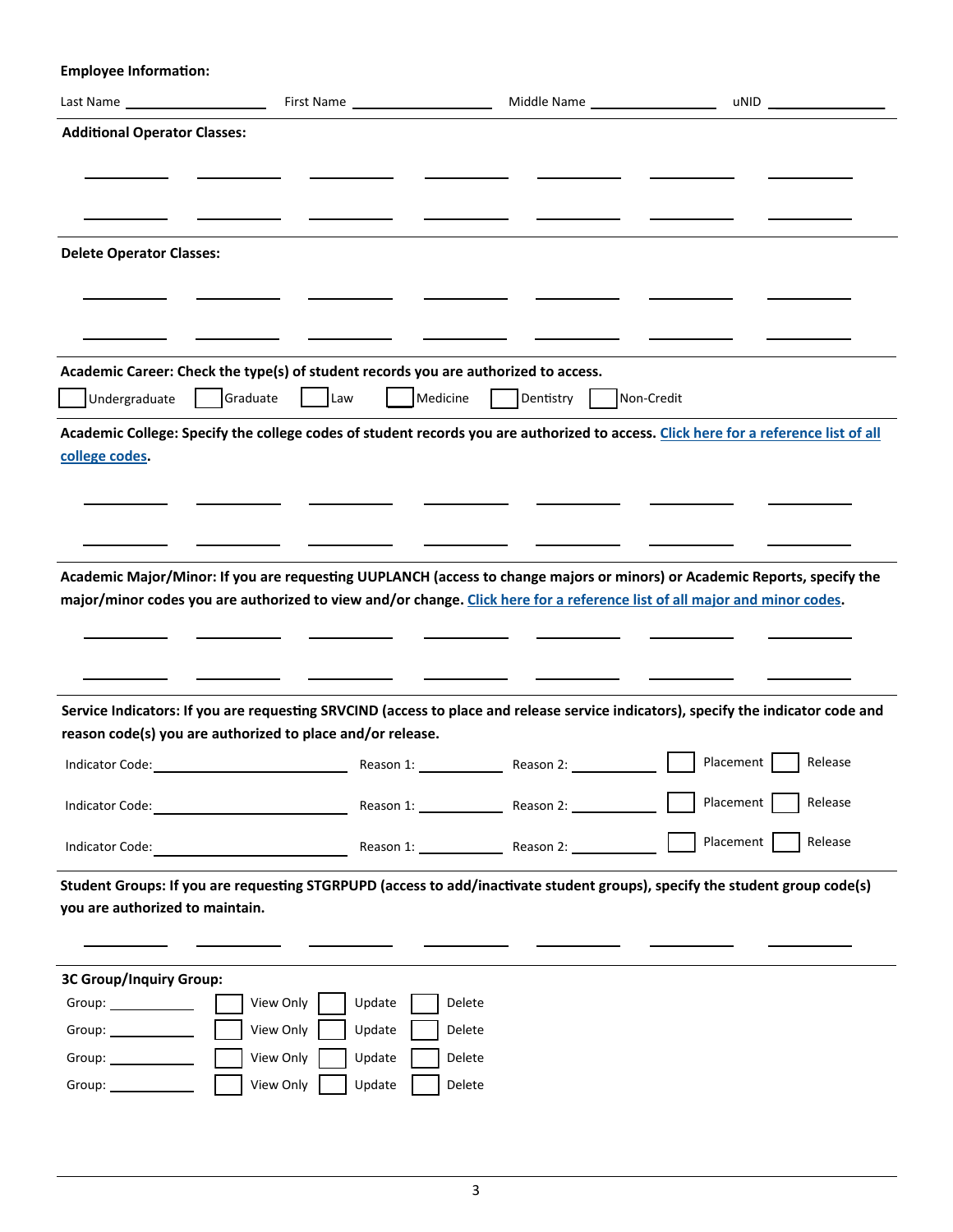**Employee Information:** Last Name First Name Middle Name uNID Enrollment Security: If you are requesting UUENRLDP or an Operator Class that has the ability to enroll students, specify the **level of access.**  AOCE BLCK DEPT LWMD FULL - for Registrar's Staff Only Transcript Type Security: If you are requesting TRNSCRVW or an Operator Class that has the ability to generate a transcript, **specify the level of access. UNOFF, OFFIC and OFPDF is for Registrar's Staff Only.**  DEPT LAW MED UNOFF OFFIC OFPDF **ApplicaƟon Centers: If you request APPLDATA or an Operator Class that has the ability to view admissions applicaƟons, specify the applicaƟon center(s) you are authorized to view or read/write access. (ADM, LAW, MED or DCE)**  View Only **Read/Write Access** View Only **Read/Write Access** | | View Only | | Read/Write Access **Admissions AcƟon Security: For Admission Staff Only**  ADMT ADRV APPL DEFR DEIN DENY MATR WADM WAPP **Admissions CTM TransacƟon Security: For Admission Staff Only**   $\overline{\phantom{a}}$  $\overline{\phantom{a}}$ Signature of Admissions Data Manager: Date: **OFFICE USE ONLY**  FERPA Date: 1999 Date: 2009 PERPA Date: 2009 PERPA Date: 2009 PERPA Signature of Data Steward: Date: USS Security Admin Date: Application Security Initials: Date: Date: Date: Date: Date: Date: Date: Date: Date: Date: Date: Date: Date: Date: Date: Date: Date: Date: Date: Date: Date: Date: Date: Date: Date: Date: Date: Date: Date: Date: Date: Date:

Please return completed form to the Registrar's Office, 250 N SSB, Email: studentsystems@utah.edu, Fax: 801‐581‐5919. Updated 10/16/2020